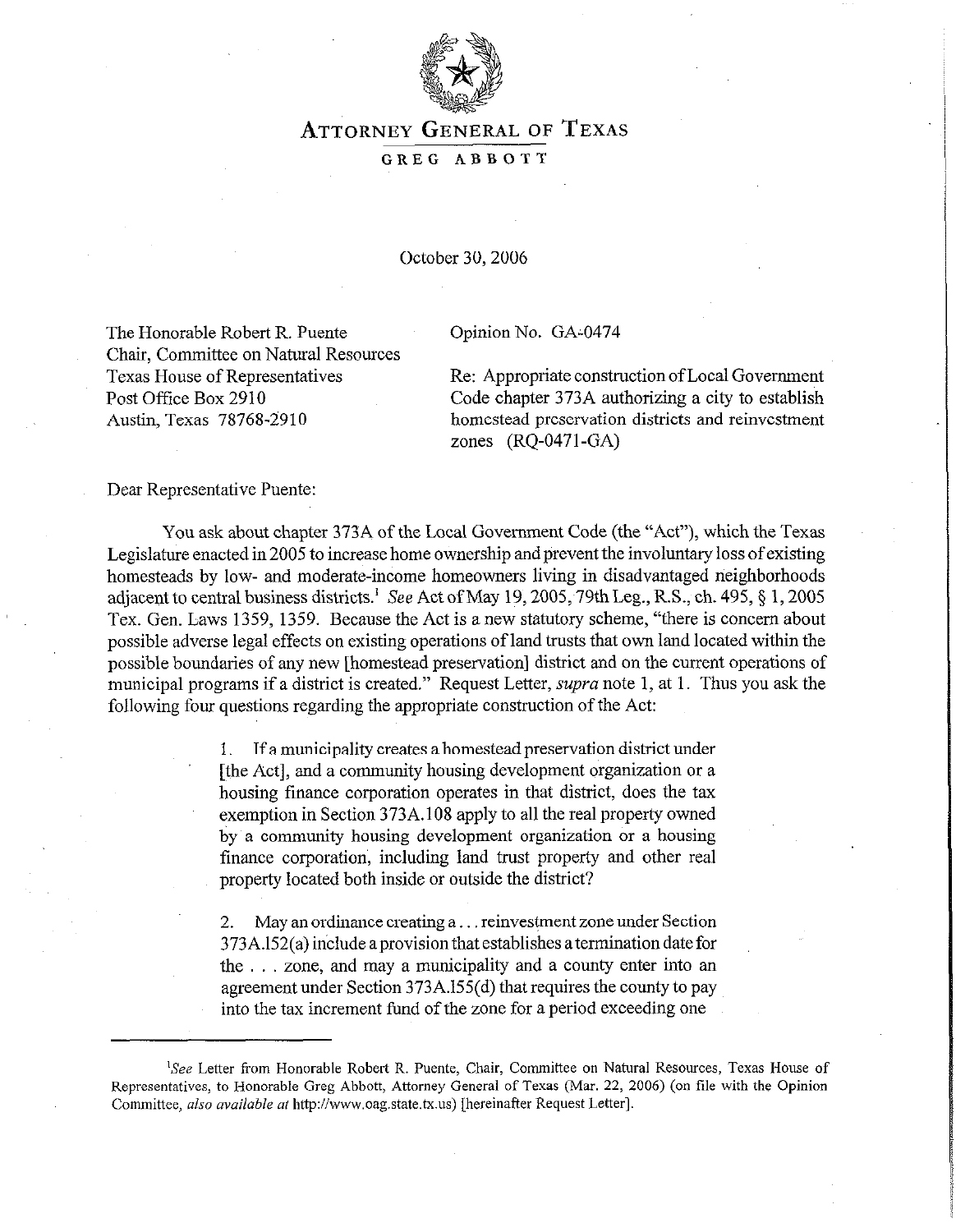year without its right to reconsider its decision under Section 373A. 152(f)?

3. If a... reinvestment zone is created under Section 373A.152(a), may the tax increment fund expend funds for public works or public improvements similar to those defined as "project costs" under Section  $311.002(1)(A)$ , Tax Code, or is the use of the fund under Section  $373A.157...$  restricted only to the purchase of real property, the construction or rehabilitation of housing units in the zone, and zone administrative expenses?

4. May a family's income-eligibility to receive a benefit from the ... reinvestment [zone] tax increment fond be determined in accordance with the U.S. Department of Housing and Urban Development's eligibility rules at 24 Code of Federal Regulations Part 5, and is the family's income eligibility determination only required for the year in which the family receives the benefit or are annual recertifications of income required over the 30-year affordability period under Section 373A.l57(g)?

#### *Id.* at 2.

#### **I. Chapter 373A**

The Act authorizes a qualifying city to designate, by ordinance, as a "homestead preservation district" (the "district") an area in the city that meets the statutory criteria. See TEX. LOC. GOV'T CODE ANN. 5s 373A.O51(a), ,052 (Vernon 2005); see also *id* 5 373A.003 (stating that the Act applies to a city with a population of more than 650,000 in a uniform state service region with fewer than  $550,000$  occupied housing units). A qualifying city may "create or designate . . . one or more homestead land trusts, including a land trust operated by a community housing development organization ["CHDO"] certified by the municipality, to operate in an area that includes a district." *Id.*  $8$  373A.101.<sup>2</sup> The homestead land trusts may own and retain title to the land and lease or sell housing units on that land to families at or below seventy percent of the area median income. *Id. (\$5*  373A.105, .106(a)? Section 373A.108 generally exempts from city and county taxes but not school

<sup>&</sup>lt;sup>2</sup>See also TEX. LOC. GOV'T CODE ANN. § 373A.002(2) (Vernon 2005) (providing that a CHDO "has the meaning assigned by 42 U.S.C. Section 12704"); 42 U.S.C. § 12704(6) (2000) (stating that a CHDO means a nonprofit organization that has among its purposes the provision of affordable housing, that maintains accountability to the lowincome community residents, that has demonstrated ability to provide affordable housing, and that has a history of serving the local community).

<sup>&#</sup>x27;When a "community land trust" ("CLT") sells homes, it leases the underlying land to the homeowners under **a** long-term renewable **lease. See INSTITUTE FOR COMMUWTY ECONOMICS, THE COMMUNITY LAND TRUST MODEL,**  *available* atwww.iceclt.org/clt/cltmodel.html (last visited Oct. 17,2006). "CLTs control housing costs by permanently limiting land costs and 'locking in' subsidies so that they benefit one homeowner after another..." *Id.*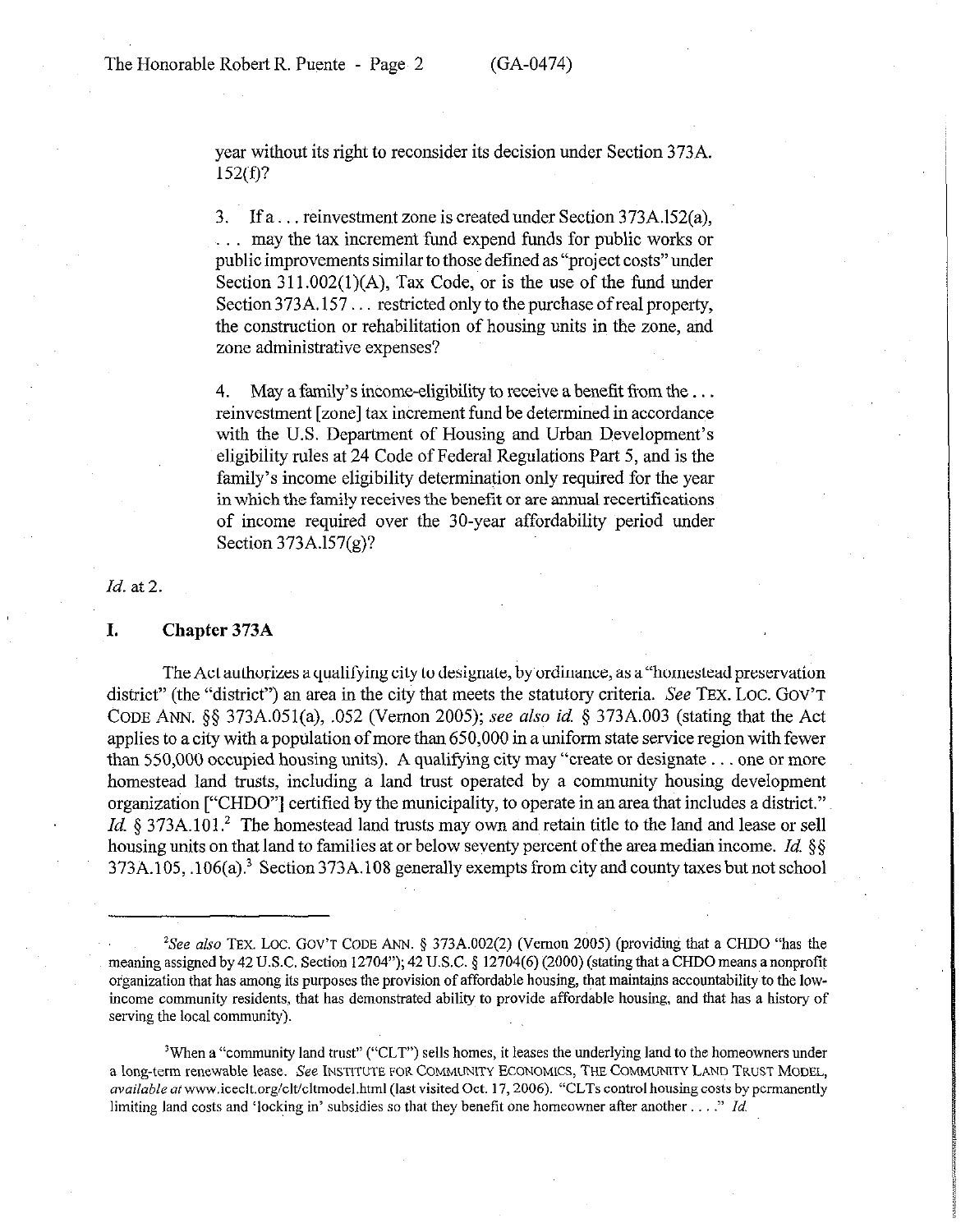district taxes the real property owned by a homestead land trust (or a land trust created under another statute but operating in the district). See *id.* § 373A.108.

Additionally, the Act authorizes a city to create within the district a homestead preservation reinvestment zone (the "homestead zone"). A city may designate by ordinance as a homestead zone an area in the district that is unproductive, underdeveloped, or blighted, as provided by article VIII, section 1-g(b) of the Texas Constitution. *Id.* § 373A.152(a)-(b). Before adopting the ordinance, the city must prepare a preliminary homestead zone financing plan and send it to the county that will contain all or the greatest part of the homestead zone, and hold a public hearing on the creation of the zone. *Id.* 5 373A.l52(c)-(d). After reviewing this and other information provided by the city, if the county decides to participate in the zone, "the governing body of the county on an annual basis may reconsider its decision to participate." *Id.* § 373A. 152(f).

If a city creates a homestead zone, it must establish a tax increment fund, and each participating taxing unit that taxes real property in the homestead zone, must deposit its "tax increment" into the fund. *Id.* §§ 373A.154, .155(a). In general, the "tax increments" are taxes derived by a taxing unit from the difference between the appraised value of all taxable real property located in the homestead zone for that year less all the property's appraised value when the zone was created. See *id.* 5 373A.153 (determination of amount of tax increment). In other words, they are taxes attributable to the increased value of the real property in the zone presumably due to its development. Cf. Tex. Att'y Gen. Op. No. JC-0300 (2000) at 8 n.8 (describing a similar statute). The tax increment fund is "dedicated  $\dots$  to the development and preservation of affordable housing in the zone." TEX. LOC. GOV'T CODE ANN.  $\S 373A.157(a)$  (Vernon 2005). Chapter 311 of the Tax Code, which provides for and governs tax increment reinvestment zones, does not apply to the homestead zone. *Id.* § 373A.151; see also TEX. TAX CODE ANN. §§ 311.001-.020 (Vernon 2002 & Supp. 2006).

### **II. Analysis**

### A. Application of section 373A.108's tax exemption to real property inside **and outside the district**

You first ask whether section 373A.108's tax exemption applies to all real property owned by a CHDO or a housing finance corporation ("HFC") operating in the district as a land trust, including property that is not land trust property ("non-land-trust property") and property that is outside the district. See Request Letter, supra note 1, at 2. To provide a context for your question, we note that based on its population, housing, and uniform state service region requirement, the Act applies only to the City of Austin (the "City"). See TEX. LOC. GOV'T CODE ANN.  $\S$  373A.003 (Vernon 2005); HOUSE RESEARCH ORG., BILL ANALYSIS, Tex. H.B. 525,79th Leg., R.S. (2005)4 ("Creation of homestead preservation district in Austin") (subject); FISCAL NOTE, Tex. H.B. 525,79th Leg., R.S. (2005) ("The applicability criteria would apply only to the City of Austin

<sup>~~</sup>Avai/ableafh~p://www.hro.house.state.hc.us/~ameZ.htm(HouseResearch Organization website) (lastvisited Oct. 17, 2006).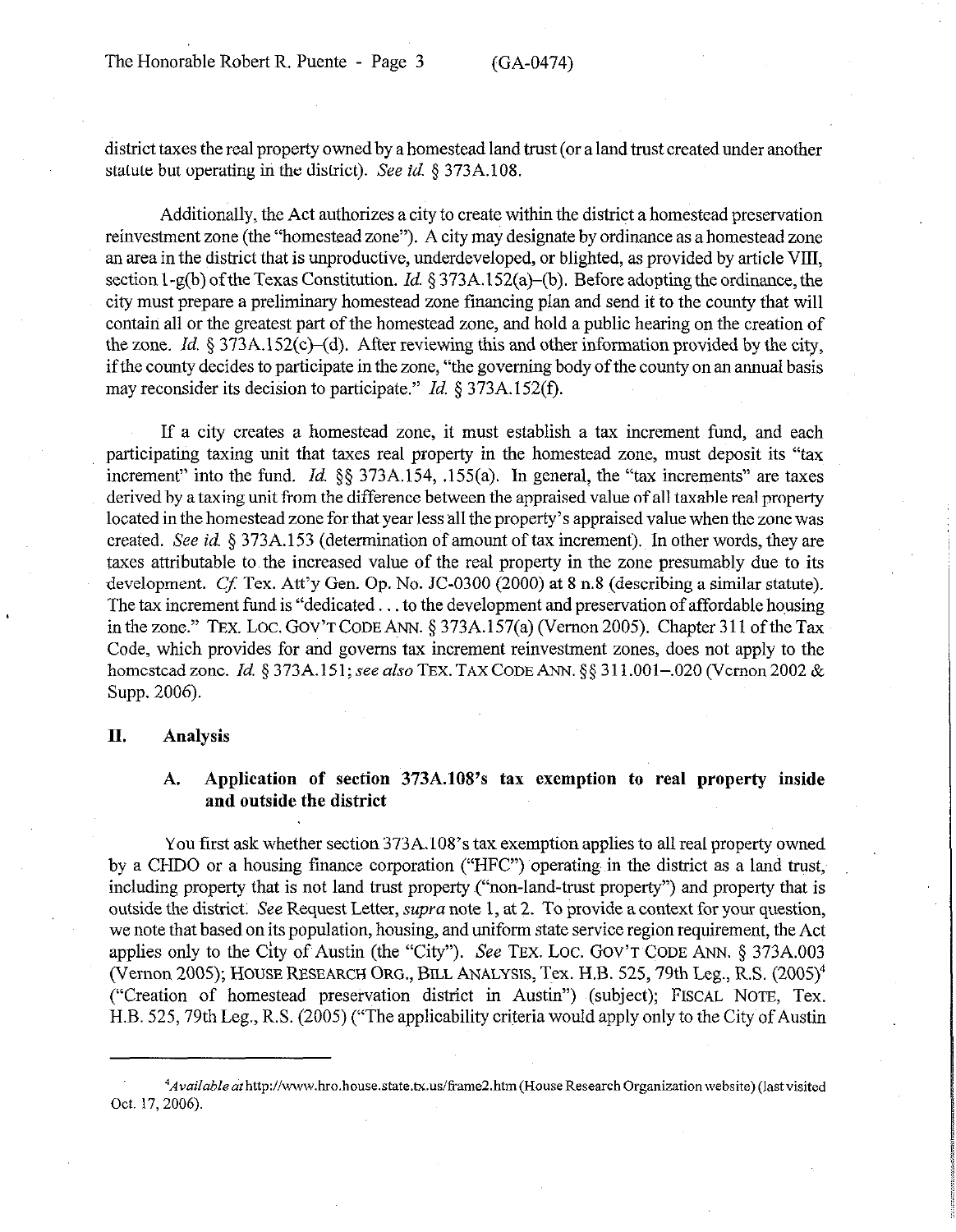$\ldots$  "). As we understand it, if the City creates a district, it will likely designate a CHDO or a CHDO-controlled entity as a homestead land trust to operate in the district.' Additionally, as we understand it, the City would also want its existing HFC established under chapter 394 of the Local Government Code to operate as a land trust in the district. See City Brief, supra note 5, at 2. Significantly, for the purposes of the City, section 373A.108 does not exempt a land trust's real property from school district taxes. See TEX. LOC. GOV'T CODE ANN. § 373A.108 (Vernon 2005).

Section 373A.108 exempts from taxation real property owned by homestead land trusts created or designated under the Act and by land trusts created under other statutes but operating in the district. See *id.* § 373A. 108. The statute does not expressly limit its application to land trust real property inside the district. Subsection (a) provides that "[a] trust's real property is exempt from property taxation by this state or a political subdivision of this state, *other than a school district." Id.*  $\&$  373A.108(a) (emphasis added). And subsection (b) provides that, if approved by the city or the county, "the real property of *any land trust operating in the district under other* law is exempt from property taxation *by the municipality or county* if the land trust is exempt from federal income taxation"under Internal Revenue Code sections 501(a) and 501(c)(3). *Id.* § 373A.l08(b) (emphasis added).

While section 373A.108 should be read according to its plain language, it must also be read consistent with the Act as a whole. *See Tex Dep't. of Transp. v. City ofSunset Valley,* 146 S.W.3d 637,642 (Tex. 2004) ("If the statutory language is unambiguous, we must interpret it according to its terms, giving meaning to the language consistent with the other provisions in the statute."); *Lubin* v. *Farmers Group, Inc.*, 157 S.W.3d 113, 120 (Tex. App.—Austin 2005, pet. filed) (citing *Barr v. Bernhard*, 562 S.W.2d 844, 849 (Tex. 1978)) ("[W] e must consider the statute as a whole rather than as isolated provisions and should not give one provision a meaning inconsistent with other provisions, although it might be susceptible to such a construction standing alone."). The Act's scope and operation are limited to land trust real property inside the district. See TEX. LOC. GOV'T CODE ANN. 5s 373A.051, ,053, .lOl-,102 (Vernon 2005); see also HOUSE RESEARCH ORG., BILL ANALYSIS, Tex. H.B. 525, 79th Leg., R.S.  $(2005)^6$  ("The city would be able to provide tax-exempt bond financing, density bonuses, and other incentives in the district.") (digest). For instance, the Act authorizes the creation of a district to promote and expand home ownership in a particular area of a city. See TEX. LOC. GOV'T CODE ANN. § 373A.051 (Vernon 2005). Additionally, it authorizes the creation and operation *of land trusts* to operate in and for the benefit of the district to promote these purposes, See *id.* § 373A.101 (authorizing a city to create a homestead land~trust to "operate in an area that includes a district"); *id.* 5 373A. 102(a) (stating that a land trust is "created to acquire and hold land for the benefit of developing and preserving long-term affordable housing *in the district*") (emphasis added). By definition, real property owned by a land trust must be land trust property. Finally, the,Act authorizes compiling a list of properties *in the district* owned by a cityor county that may become available as land trust properties. See *id.* § 373A.053 (inventory of properties); *id.* 

<sup>6</sup>See supra note 4.

<sup>&#</sup>x27;See Brief from David Allan Smith, City Attorney, Austin, TX, to Honorable Greg Abbott, Attorney General of Texas, at l-2 (Apr. 21, 2006) (on file with the Opinion Committee) [hereinafter City Briefl.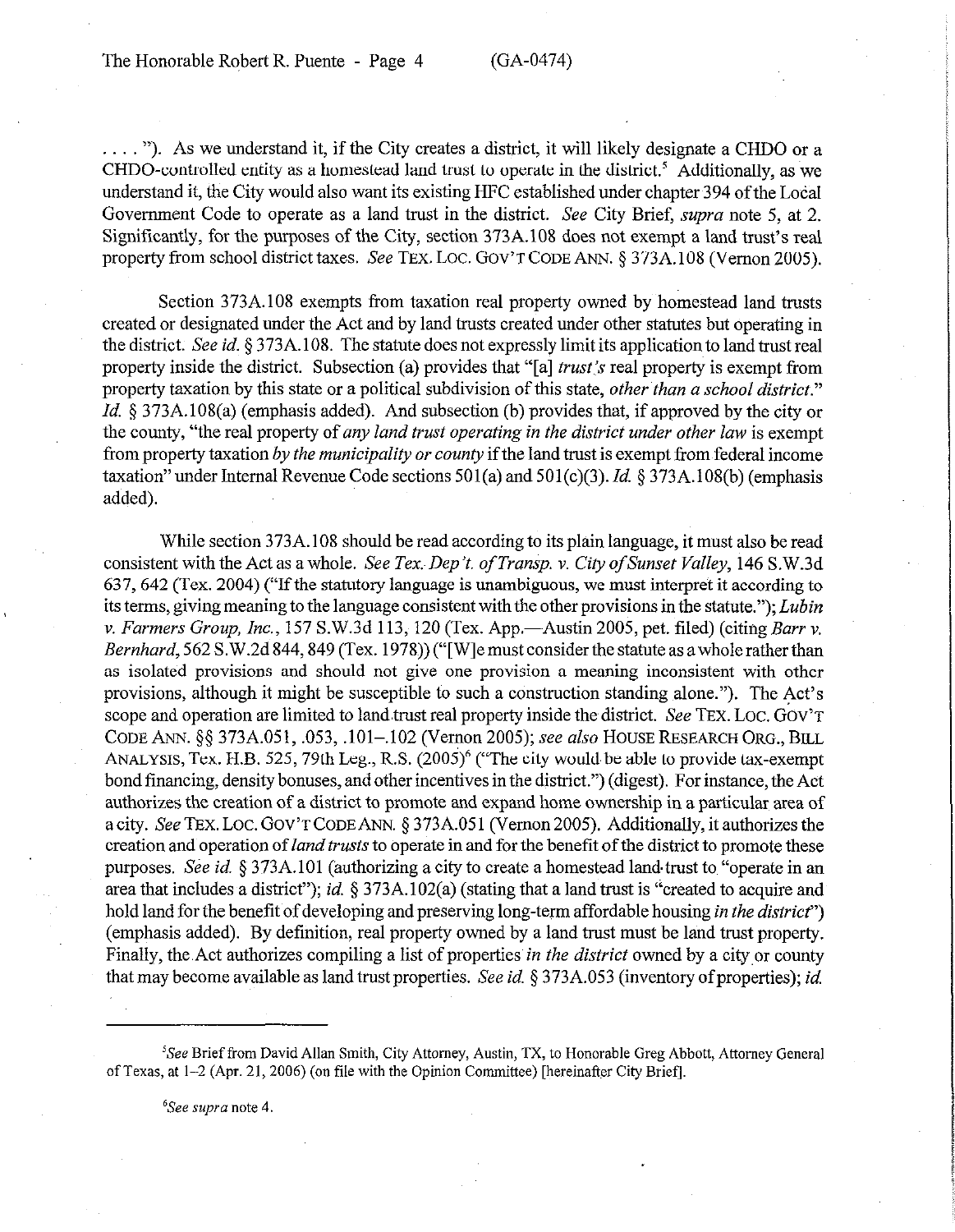5 373A. 107 (providing for transfer of governmental property to land trust). The Act does not mention or address non-land-trust property or property outside the district.

And because section 373A.108 grants tax exemptions, it must be read narrowly: "It is a long-standing rule of construction in Texas that language granting exemptions from taxation must be construed strictly." *Bexur Appraisal Dist. v. Incarnate Word Coil., 824* S.W.2d 295,297 (Tex. App.-San Antonio 1992, writ denied) (citing *Bullockv. Nat'1 Bancshares Corp., 584* S.W.2d 268, *271-72* (Tex. 1979), *Hilltop Village, Inc. v. Kerrville Indep. Sch. Dist., 426* S.W,2d943,948 (Tex. *1968), River Oaks Garden Club v. City ofHouston, 370* S.W.2d 851,855 (Tex. 1963)). "Statutory exemptions from taxation are subject to strict construction because they undermine equality and uniformity by placing a greater burden on some taxpaying businesses and individuals rather than placing the burden on all taxpayers equally." *N. Alamo Wuter Supply Corp. v. Willacy County Appraisal Dist.,* 804 S.W.2d 894,899 (Tex. 1991). Reading the statute's tax exemption to apply to land trust real property inside the district—rather than all real property irrespective of its use or location-and thus limiting its application comports with this well-established rule.

The City suggests that section 373A.l08(a) does not apply to the real property of a CHDO, designated as a homestead land trust under the Act, and located inside the district. See City Brief, *supra* note 5, at 2-3. Rather, the City argues, the provisions of Tax Code sections 11.182 and 11 .1825 apply, and consequently the CHDO's real property inside the district is also exempt from school district taxes. See *id* at 2. Generally, under sections 11.182 and 11.1825 of the Tax Code, a CHDO's real property is eligible for exemption from all property taxes, including school district taxes. See TEX. TAX CODE ANN. \$5 11.182, .1825 Vernon Supp. 2006). But, while Tax Code sections 11.182 and 11.1825 apply to all CHDOs, section 373A.108(a) applies specifically to a homestead preservation district and real property owned by a homestead land trust, including a CHDO, located inside the district. And section 373A. 108 is the later-enacted statute? "[A] specific act is properly regarded as an exception to, or qualification of, a general law on the same subject previously enacted. In such a case both statutes are permitted to stand, the general one being applicable to all cases except the particular one embraced in the specific act." *Taub v. Aquila SW. Pipeline Corp.*, 93 S.W.3d 451, 457 (Tex. App.—Houston [14th Dist.] 2002, no pet.) (quoting *Sam Bassett Lumber Co. v. City of Houston,* 198 S.W.2d 879, 881 (Tex. 1947)); see *also* TEX. GOV'T CODE ANN. \$ 3 11.026(b) (Vernon 2005) (directing that if conflict between a special and general provision is irreconcilable, the special provision prevails as an exception to the general provision unless the general provision is the later enactment and is intended to prevail). Effect can be given to both sets of statutes by reading section 373A.108 as an exception to sections 11.182 and 11.1825 with respect to a CHDO's land trust properties inside a district.

Similarly, the City suggests that Local Government Code section 394.905, which exempts an HFC's property from all taxes including school district taxes, applies to an HFC's real property

 ${}^{7}See$  Act of May 19, 2005, 79th Leg., R.S., ch. 495, § 1, 2005 Tex. Gen. Laws 1359, 1361 (enacting section 373A.108); Act of June 1, 2003, 78th Leg., R.S., ch. 1156, §§ 2-3, 2003 Tex. Gen. Laws 3256, 3256 (amending Tax Code section 11.182 and enacting section 11.1825); Act of May 23, 1997, 75th Leg., R.S., ch. 715, § 2, 1997 Tex. Gen. Laws 2358, 2360-61 (enacting Tax Code section 11.182).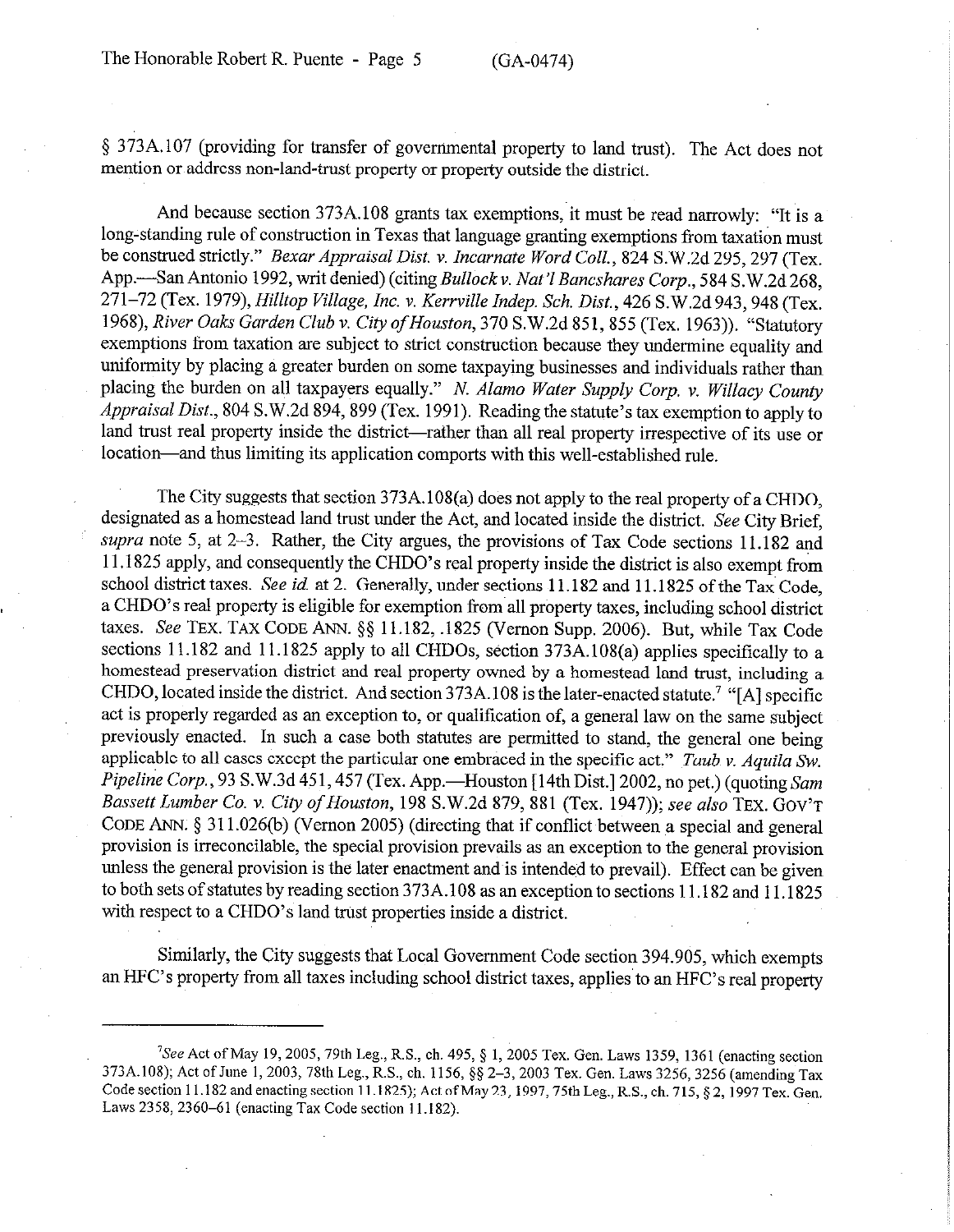inside the district rather than section 373A.108(b). City Brief, *supra* note 5, at 2–3; see also TEX. Loc. GOV'T CODE ANN. § 394.905 (Vernon 2005). Again, while section 394.905 applies to all housing finance corporations, section  $373A.108$  is the later-enacted statute<sup>8</sup> and applies specifically to real property inside a homestead preservation district, including real property owned by an HFC operating as a land trust inside the district. Effect can be given to both statutes by reading section 373A.108 as an exception to section 394.905 with respect to an HFC's real property inside the district. See TEX. GOV'T CODE ANN. 5 3 11.026(b) (Vernon 2005); *Taub, 93* S.W.3d at 457.

A strict reading of section 373A.108 consistent with the Act's scope and operation requires us to conclude that it applies only to land trust real property located inside the district. See *Sunset Valley, 146* S.W.3d at *642; Lubin,* 157 S.W.3d at 120; *Bexur Appraisal Dist., 824* S.W.2d at 297. The exemptions provided by Tax Code sections 11.182 and 11.1825 and by Local Government Code section 394.905 do not apply to such property inside the district. See TEX. GOV'T CODE ANN. *5* 311.026(b) (Vernon *2005); Taub,~93* S.W.3d at 457.

### **B. Providing reinvestment zone termination date and county payment of tax increments beyond one year**

In your second question, you initially ask whether under section 373A.l52(a) a city may, in the ordinance creating the homestead zone, establish a termination date for the zone. See Request Letter, *supra* note 1, at 2.

By its terms, the Act neither authorizes nor requires that a homestead zone have a termination date. See *Sunset Valley,* 146 S.W.3d at 642 (stating that unambiguous statutory language must be interpreted according to its terms and consistent with other statutory provisions). We believe the omission here is significant. First, a perpetual homestead zone seems consistent with the other longterm provisions of the Act and, in particular, the inability of the creating city, unlike other taxing units, to limit or stop making payments into the homestead zone's tax increment fund. See TEX. LOC. GOV'T CODE ANN. § 373A.102(1) (Vernon 2005) (stating that a land trust must be created to preserve and develop "long-term affordable housing in the district"); *id* 5 373A.103(5) (stating that land trust's purpose is to "capture the value of public investment for long-term community benefit"); *id.* § 373A.155(d) (providing that "[a] taxing unit other than the municipality is not required to pay into the tax increment fund any of its tax increment" unless it has entered into an agreement and that the agreement may specify the amount and duration of the payments). Next, chapter 3 11 of the Tax Code is instructive on this issue. Chapter 311 authorizes the creation of tax increment financing reinvestment zones and specifically requires the ordinance designating an area as a reinvestment zone "to provide a date for termination of the zone." TEX. TAX CODE ANN.  $\S 311.004(a)(4)$  (Vernon. Supp. 2006). And chapter 3 11 specifically addresses the termination process. See *id. § 3* 11.017 (providing for an applicable termination date and for discharge of outstanding bonds). Unlike

 ${}^{8}$ See Act of May 19, 2005, 79th Leg., R.S., ch. 495,  $\S$  1, 2005 Tex. Gen. Laws 1359, 1361 (enacting section 373A.108); Act of May 1, 1987, 70th Leg., R.S., ch. 149, § 1, sec. 394.905, 1987 Tex. Gen. Laws 707, 1236 (enacting Local Government Code section 394.905, formerly Texas Revised Civil Statutes art. 1269 l-7, sec. 2 1 originally enacted by Act of May 22, 1979, 66th Leg., R.S., ch. 835, § 21, 1979 Tex. Gen. Laws 2186, 2198).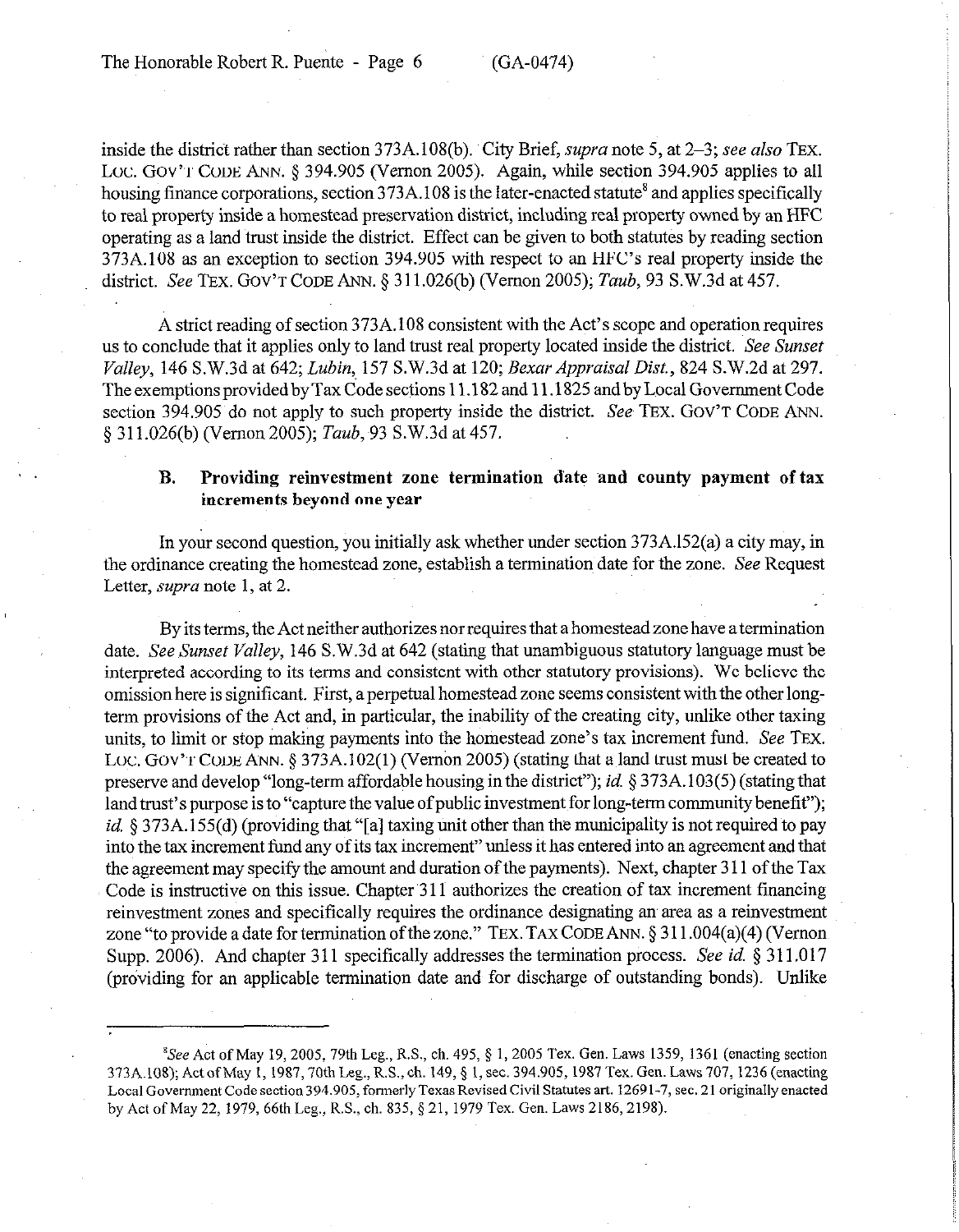chapter 311, neither section 373A.152, which authorizes a city to create a homestead zone by ordinance, nor any other provision in the Act addresses the zone's termination. Moreover, section 373A. 151 specifically provides that "[clhapter 311, Tax Code, does not apply to a homestead preservation reinvestment zone created under this subchapter [D]." TEX. LOC. GOV'T CODE ANN. § 373A.151 (Vernon 2005). On its face, section 373A.15 1 evidences the legislature's awareness of chapter 3 11 and its provision as well as the legislature's express rejection of the application of chapter 3 11 provisions to the Act. If the legislature had intended homestead zones to exist for a predefined period, it would have expressly so provided as it did in chapter 311. We cannot insert into the statute what the legislature has omitted. *See RepublicBank Dallas v. Interkal, Inc.,* 691 S.W.2d 605, 607 (Tex. 1985) (stating that we must take a statute as we find it); *In re S.H.A., 728*  S.W.2d 73, 83 (Tex. App.—Dallas 1987, writ ref d n.r.e.) (stating that we must avoid "under the guise of construction," amending a statute by adding words to it). Construing the Act to permit a homestead zone ordinance to include a termination date would be tantamount to amending the statute. See *Bolton* v. Sparks, 362 S.W.2d 946, 950 (Tex. 1962) ("Municipal ordinances must conform to the limitations imposed by the superior statutes, and only where the ordinance is consistent with them . . . will it be enforced."); *In re S.H.A.*, 728 S.W.2d at 83. Because it would conflict with the apparent legislative intent of the Act, we conclude that a city creating a homestead zone is not authorized to establish a termination date for the zone.

In your second question, you also ask whether a city and a county may enter into an agreement that requires the county to make tax increment payments beyond one year without the county having the right to reconsider its decision to make the payments. See Request Letter, *supra*  note 1, at 2.

A participating county retains discretion to annually reconsider its participation in a homestead zone. See TEX. LOC. GOV'T CODE ANN. § 373A.152(f) (Vernon 2005). A taxing unit, other than the city establishing the homestead zone, that levies taxes on property in the zone is not required to participate in the reinvestment zone and deposit its tax increments into the tax increment fund unless it has entered into an agreement with the city to do so. *See id.* § 373A.155(d). In the agreement, the taxing unit can specify the amount and the years for which it will make the tax increment deposits. See *id.* But the Act also provides that a participating *county's* "governing body . on an annual basis may reconsider its decision to participate" in the zone. *Id. 5* 373A. 152(f). The county's governing body cannot by agreement cede or bind its statutory discretion to terminate the county's participation-which essentially means transferring the county's tax increments into the homestead zone tax increment fund rather than retaining them for general county purposes—if it should so desire. *See, e.g., City of Corpus Christi v. Bayfront Assocs., Ltd.*, 814 S.W.2d 98, 107 (Tex. App.-Corpus Christi 1991, writ denied) ("No governmental agency can, by contract or otherwise, suspend or surrender its functions, nor can it legally enter into any contract which will embarrass or control its legislative powers and duties or which will amount to an abdication thereof."). In other words, in any homestead zone participation agreement a county must retain the right to annually reconsider its participation.

We conclude that a city and a participating county are not authorized to execute an agreement that requires the county to deposit its tax increments into a homestead zone tax increment fund for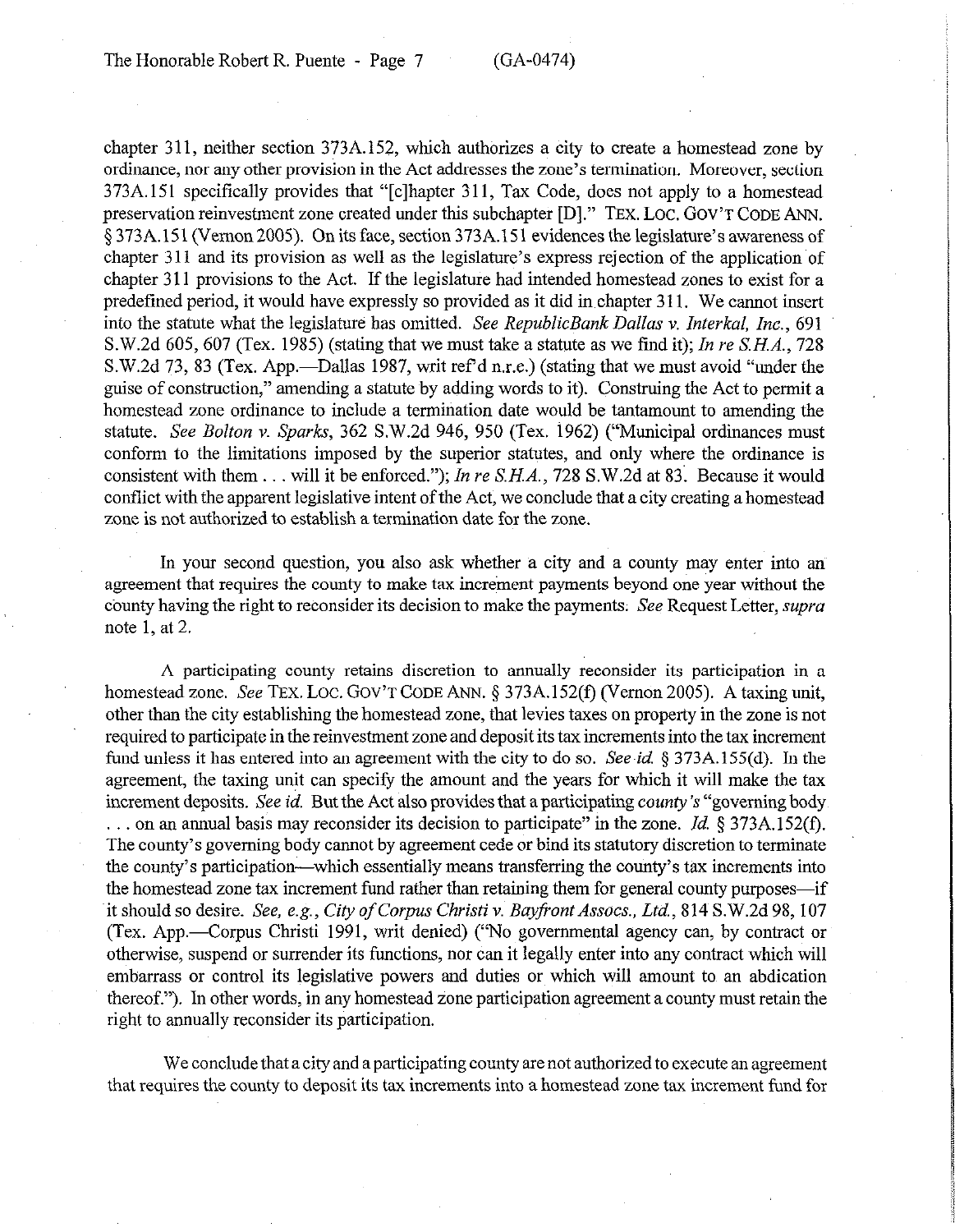a period exceeding one year and under which the county does not have the right to annually reconsider its participation in the zone.

## C. **Authorized tax increment fund expenditures**

You next ask whether homestead preservation district reinvestment zone tax increments may be spent for public works or public improvements similar to those defined as "project costs" under Tax Code section 311.002(1)(A), or whether their use is limited under section 373A.157 of the Act to the purchase of real property, the construction or rehabilitation of housing units in the zone, and payment of zone administrative expenses. Request Letter, *supra* note 1, at 2.

Section 373A. 157 expressly authorizes a city to expend the tax increment funds to buy land, build or rehabilitate housing, and pay zone and housing administration expenses. TEX. LOC. GOV'T CODE ANN. 5 373A.l57(e)-(f) (Vernon 2005). The Act provides that a city must spend at least eighty percent of the tax increment fund revenues expended annually to buy land and construct or rehabilitate affordable housing in the zone and no more than ten percent for administering the zone. *Id.* § 373A.157(e). A city may provide no more than ten percent of the revenues expended annually to the designated land banks and CHDOs for administering housing-related activities in the zone. *Id.* § 373A.157(f). As the Act plainly and specifically names the purposes for which the tax increment funds may be expended, any purpose not named is excluded. See *id.* 5 373A.l57(a) ("Revenue from the tax increment fund must be dedicated as provided by this section. ."); *Sunset*   $Valley$ , 146 S.W.3d at 642 (stating that unambiguous statutory language must be interpreted according to its terms and consistent with other statutory provisions); *State v. Muuritz- Wells Co.,* 175 S.W.2d 238, 241 (Tex. 1943) ("[Tlhe express mention or enumeration of one person, thing, consequence, or class is equivalent to an exclusion of all others."). Moreover, as we have noted, section 373A.151 expressly provides that chapter 311 of the Tax Code, which authorizes the use of tax increments for a more expansive list of items than the Act, does not apply to the homestead zone. See supra p. 7 (discussing section 373A.151); TEX. LOC. GOV'T CODE ANN. § 373A.151 (Vernon 2005); see also TEX. TAX CODE ANN. §§ 311.002(1) (Vernon Supp. 2006) (defining "project costs"), 3 11 .O 14 (authorizing use of tax increment fund for project costs). Accordingly, pursuant to the Act's plain language, we conclude that the homestead zone tax increment funds may be used only to purchase real property, construct or rehabilitate housing units in the zone, and pay zone and housingrelated administrative expenses consistent with section 373A.157 of the Act.

#### **D. Income eligibility determination and recertification**

In your fourth question, you first ask whether a family's income-eligibility to receive a benefit from the tax increment fund for a homestead zone may be determined in accordance with the United States Department of Housing and Urban Development's ("HUD") eligibility rules. Request Letter, *supra* note 1, at 2.

While section 373A. 157, which you ask about, is silent on this issue, other provisions of the Act specifically incorporate the HUD standards for calculating family median income. See TEX. LOC. GOV'T CODE ANN. §§ 373A.157, .203, .210 (Vernon 2005). Section 373A.157 requires that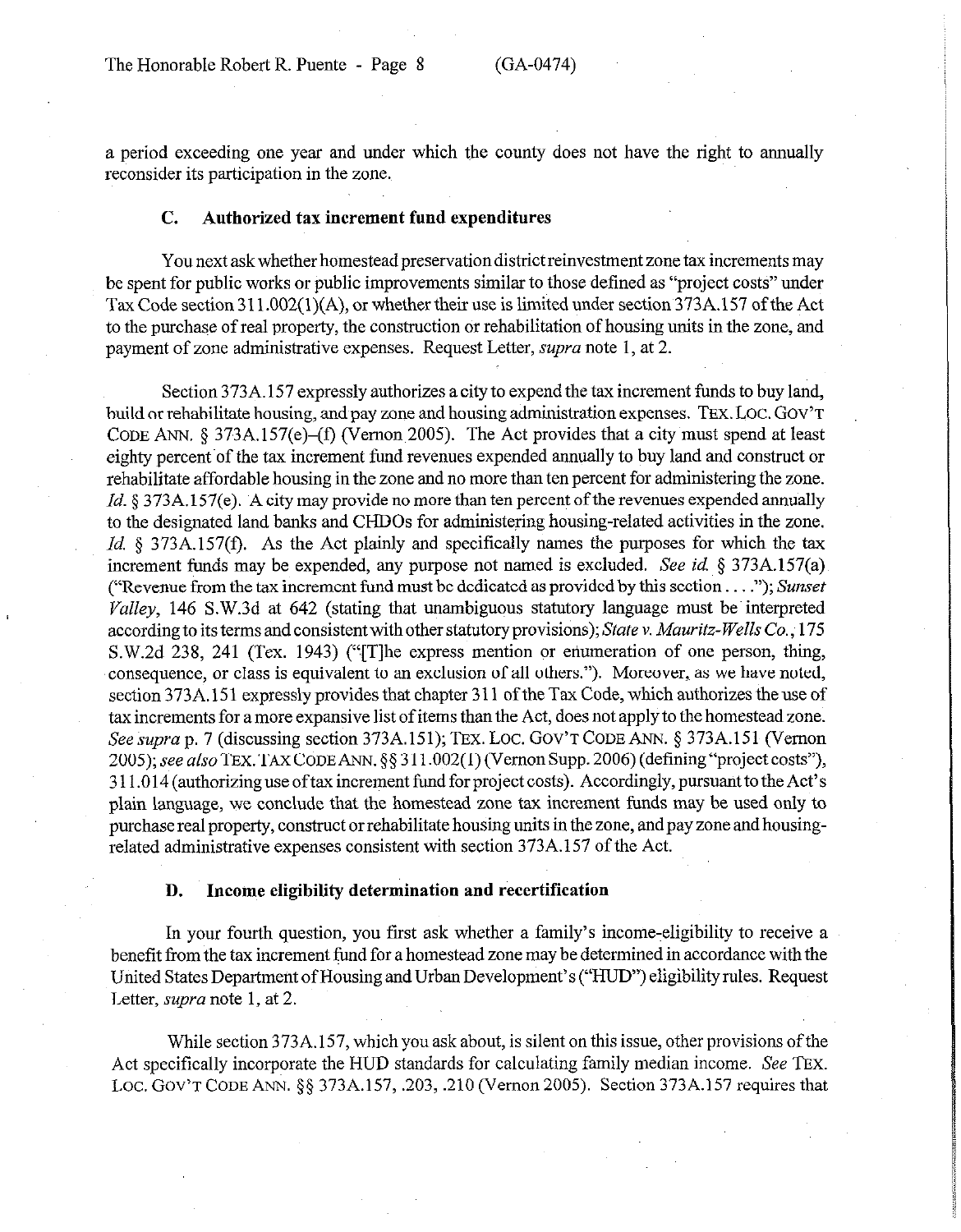all tax increment fund revenues "be expended to benefit families that have a yearly income at or below 70 percent of the area median family income, adjusted for family size" but does not specify the standard or methodology for determining the family income. *Id.*  $\S 373A.157(b)$ .<sup>9</sup> HUD has promulgated detailed definitions and requirements to determine a family's income eligibility for various HUD and HUD-assisted housing programs. See 24 C.F.R §§ 5.601-.609 (2006). Several provisions of the Act incorporate the HUD standards. For instance, section 373A.210(b) requires that certain percentages of homestead land bank properties in a district be sold to "households with gross household incomes not greater than 60 percent of the area median family~income, adjusted for household size, for the metropolitan statistical area... as determined annually by  $[HUD]$ ." TEX. Loc. Gov't CODE ANN. § 373A.210(b) (Vernon 2005); see also *id.* §§ 373A.203(6) (defining "low income household" with reference to area median income determined by HUD),  $373A.210(c)(1)-(3)$ (requiring that certain percentages of rental units be occupied by families with a gross household income not exceeding certain percentages of the area median family income as determined by HUD).<sup>10</sup> Calculating family income eligibility under section 373A.157 in accordance with the HUD rules is,consistent with other provisions of the Act. *See Lubin,* 157 S.W.3d at 120 (stating that we must consider a statute as a whole and should not give one provision a meaning inconsistent with the other provisions, although it might be susceptible to such a construction standing alone).

We conclude that consistent with the Act as a whole, a family's income eligibility to receive a benefit from the homestead zone tax increment fund under section 373A. 157 may be determined in accordance with the HUD's eligibility rules codified at part 5 of title 24 of the Code of Federal Regulations.

In your fourth Guestion you also ask whether a family's income-eligibility determination is only required for the year in which the family receives the benefit or whether annual recertifications of income are required over the 30-year affordability period under Section 373A.l57(g). Request Letter, *supra* note 1, at 2 (Section 373A.157(g) of the Local Government Code provides that "[a]] housing created or rehabilitated with revenue from the tax increment fund must have at least a 30 year affordability period.").

Again, while section 373A.157 is silent on this issue, a related provision of the Act specifies that a family's income eligibility be determined when the benefit is granted. Section 373A.l57(b), which requires that all tax increment fund revenues be spent to benefit families with a yearly income

<sup>10</sup>The HUD standards are also used in other similar statutes providing for affordable housing. See, e.g., id. §§ 379C.O03(3) (Urban Land Bank Demonstration Program Act) (defining "low income household" with reference to area median income determined by HUD), 379C.OlO(b) (requiring that a percentage of land bank properties be sold to families with a gross household income not exceeding sixty percent of the area median family income as determined by HUD).

<sup>&</sup>lt;sup>9</sup>See also TEX. LOC. GOV'T CODE ANN. § 373A.157(c) (Vernon 2005) (stating that at least fifty percent of the revenues benefit families that have a yearly income at or below fifty percent of the area median family income), (d) (stating that at least twenty-five percent of the revenues benefit families that have a yearly income at or below thirty percent of the area median family income); id.  $\S 373A.106$  (stating that homestead land trusts must sell housing units only to families with a yearly income at or below seventy percent of the area median family income).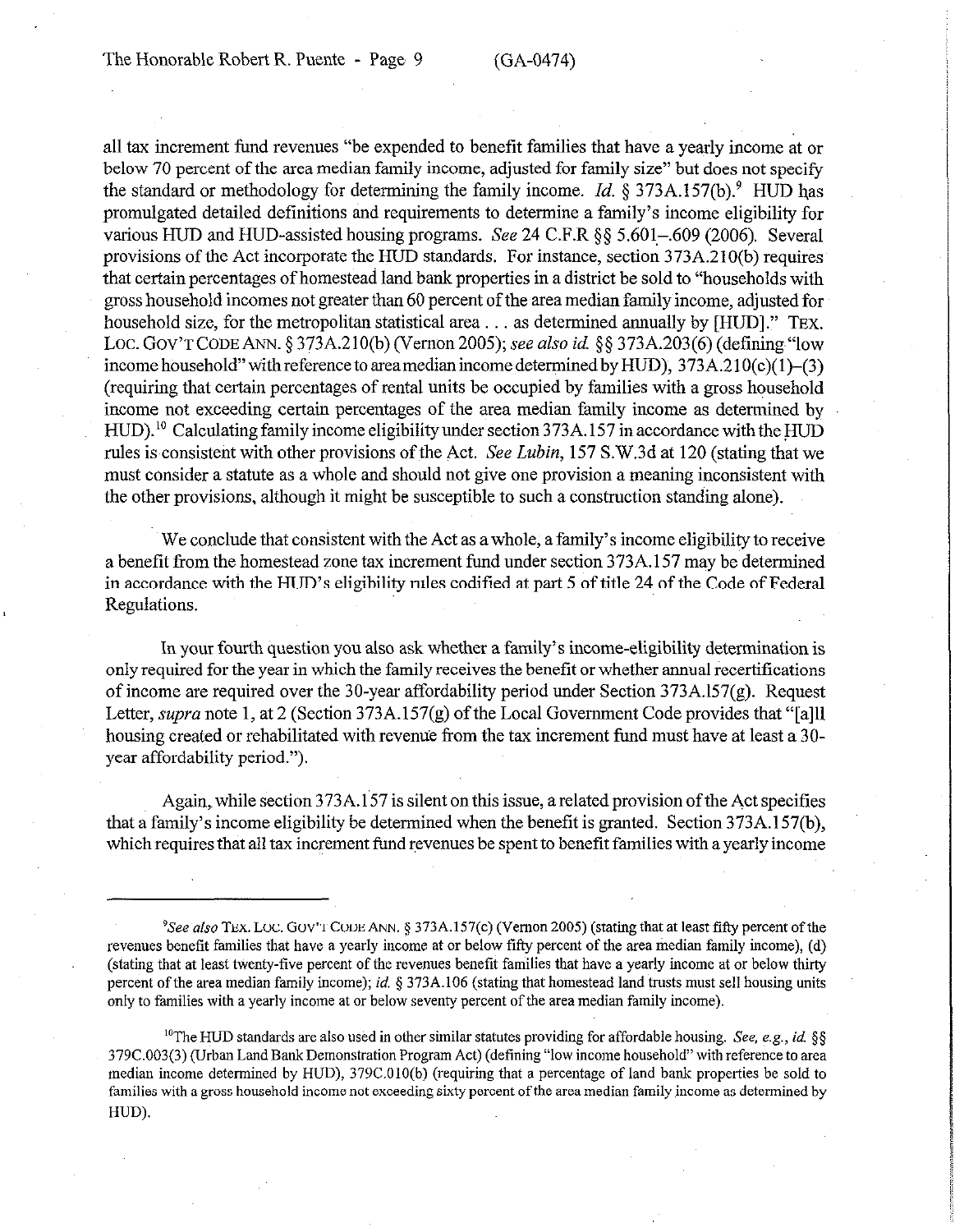at or below seventy percent of the area median family income, does not specify whether the income eligibility requirement applies only in the year the benefit is received or on an ongoing basis. See TEX. LOC. GOV'T CODE ANN. § 373A.157(b) (Vernon 2005). Section 373A.106, however, provides that a land trust must sell or lease all housing units in a homestead preservation district "to families with a yearly income at the time of purchase or lease of the housing unit at or below 70 percent of the area median family income." *Id.*  $\frac{1}{2}$  373A.106(a) (emphasis added); see also *id.*  $\S 373A.106(b)$ -(c). The reinvestment zone-to which section 373A.157(b) relates-is contained entirely within the district referenced in section 373A.106. See *id.* \$5 373A.l52(b), .157(b). The housing units sold or leased by the land trust under section 373A.106 will most likely be the same units constructed or rehabilitated with tax increment funds under section 373A.157. It would be unreasonable to have different and inconsistent eligibility criteria under sections 373A.157 and 373A. 106 for the occupation of the same properties. See **TEX. GOV'T CODE ANN. 5 3 11.021(3)**  (Vernon 2005) (stating that we may presume that in enacting a statute, the legislature intended a just and reasonable result). Thus, consistent with the Act as a whole, we conclude that the median family income eligibility test under section 373A.l57(b) of the Act applies at the time the family receives the housing benefit of the tax increment fund. *See Lubin,* 157 S.W.3d at 120 (stating that one statutory provision should not be given a meaning inconsistent with the other provisions although it might be susceptible to such a construction standing alone).